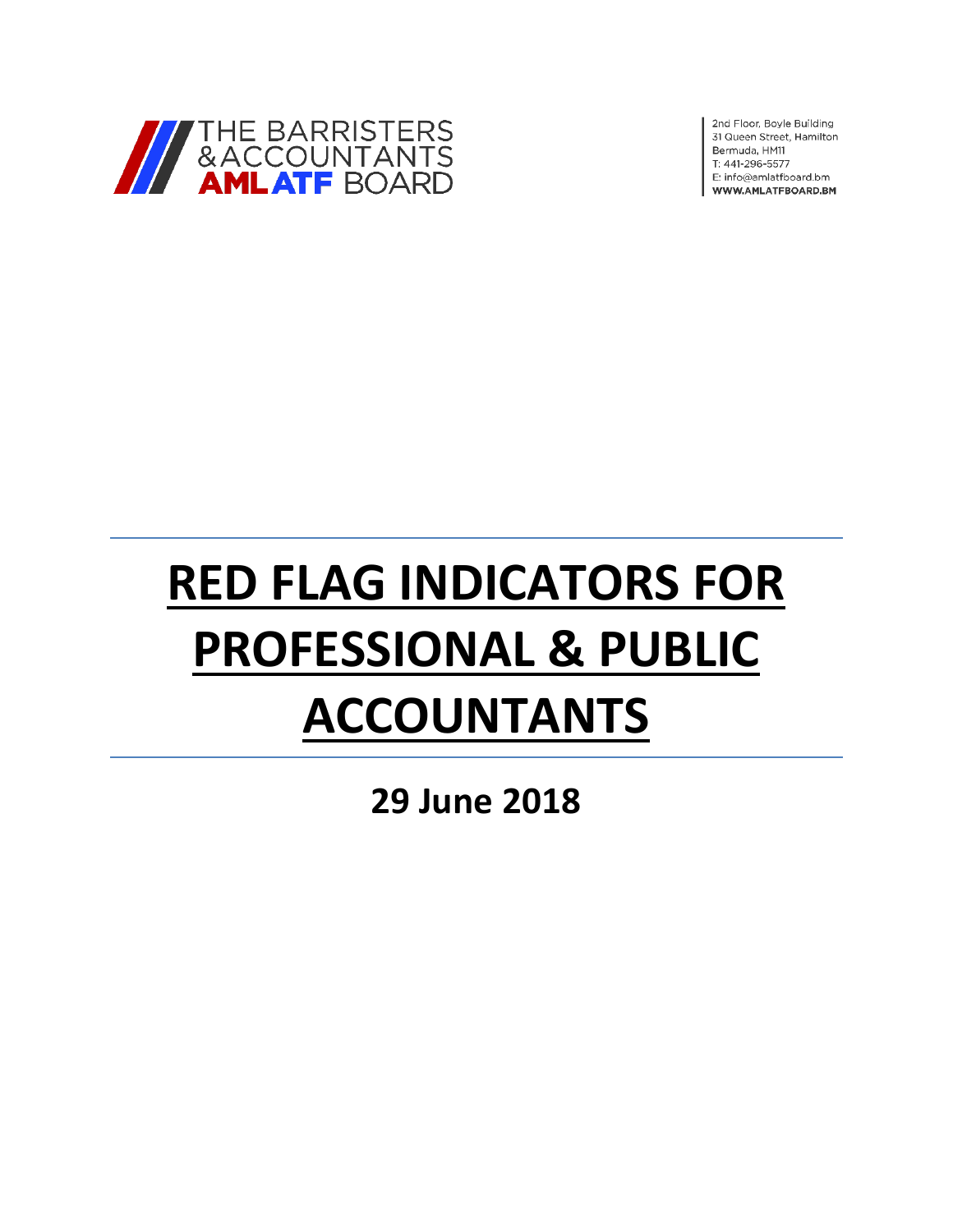#### **RED FLAG INDICATORS FOR PROFESSIONAL & PUBLIC ACCOUNTANTS**

NB: The following list of "Red Flags" were taken from a list prepared by the Commercial Affairs Department of the Singapore Police Force developed to help Accountants detect money laundering/terrorist financing.

## **1. Common broad themes of red flags**

- a) Broadly, transactions that appear inconsistent with a client's known legitimate (business or personal) activities or means; unusual deviations from normal account and transaction.
- b) Any situation where personal identity is difficult to determine;
- c) Unauthorized or improperly recorded transactions; inadequate audit trails;
- d) Unconventionally large currency transactions, particularly in exchange for negotiable instruments or for the direct purchase of funds transfer services;
- e) Apparent structuring of transactions to avoid dealing with identification requirements or regulatory record-keeping and reporting thresholds;
- f) Transactions passed through intermediaries for no apparent business reason; and
- g) Introduction of a client by an overseas associate or financial institution based in a country or jurisdiction known for drug trafficking and production, other financial crimes and "bank secrecy".

## **2. General red flags**

- Frequent address changes.
- Client does not want correspondence sent to home address.
- Client repeatedly uses an address but frequently changes the names involved.
- Client uses a post office box or general delivery address, or other type of mail drop address, instead of a street address when this is not the norm for that area.
- Client's home or business telephone number has been disconnected or there is no such number when an attempt is made to contact client shortly after he/she has opened an account.
- Client shows uncommon curiosity about internal systems, controls, policies and reporting; client has unusual knowledge of the law in relation to suspicious transaction reporting.
- Client has only vague knowledge of the amount of a deposit.
- Client gives unrealistic, confusing or inconsistent explanation for transaction or account activity.
- Defensive stance to questioning or over-justification of the transaction.
- Client is secretive and reluctant to meet in person.
- Unusual nervousness of the person conducting the transaction.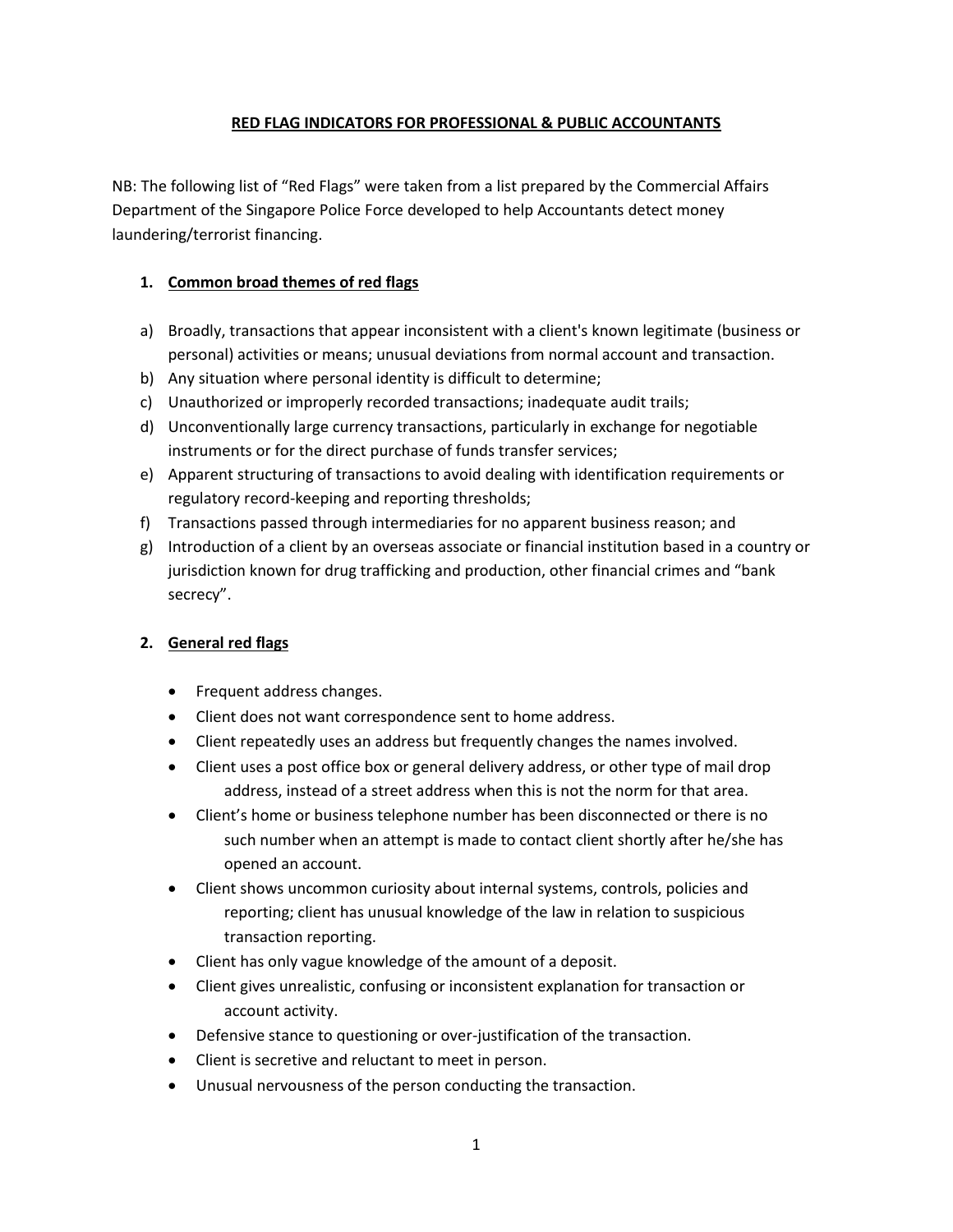- Client is involved in transactions that are suspicious but seems blind to being involved in money laundering activities.
- Client insists on a transaction being done quickly.
- Client appears to have recently established a series of new relationships with different financial entities.
- Client attempts to develop close rapport with staff.
- Client offers money, gratuities or unusual favors for the provision of services that may appear unusual or suspicious.
- Client attempts to convince employee not to complete any documentation required for the transaction.
- Large contracts or transactions with apparently unrelated third parties, particularly from abroad.
- Large lump-sum payments to or from abroad, particularly with countries known or suspected to facilitate money laundering activities.
- Client is quick to volunteer that funds are "clean" or "not being laundered".
- Client's lack of business knowledge atypical of trade practitioners.
- Forming companies or trusts with no apparent business purpose.
- Unusual transference of negotiable instruments.
- Uncharacteristically premature redemption of investment vehicles, particularly with requests to remit proceeds to apparently unrelated third parties or with little regard to tax or other cancellation charges.
- Large or unusual currency settlements for investments or payment for investments made from an account that is not the client's.
- Clients seeking investment management services where the source of funds is difficult to pinpoint or appears inconsistent with the client's means or expected behavior.
- Purchase of large cash value investments, soon followed by heavy borrowing against them.
- Buying or selling investments for no apparent reason, or in circumstances that appear unusual, e.g. losing money without the principals seeming concerned.
- Forming overseas subsidiaries or branches that do not seem necessary to the business and manipulating transfer prices with them.
- Purchasing at prices significantly below or above market.
- Excessive or unusual sales commissions or agents fees; large payments for unspecified services or loans to consultants, related parties, employees or government employees.

## **3. Red flags specific to auditors**

• Client receives unusual payments from unlikely sources which is inconsistent with sales.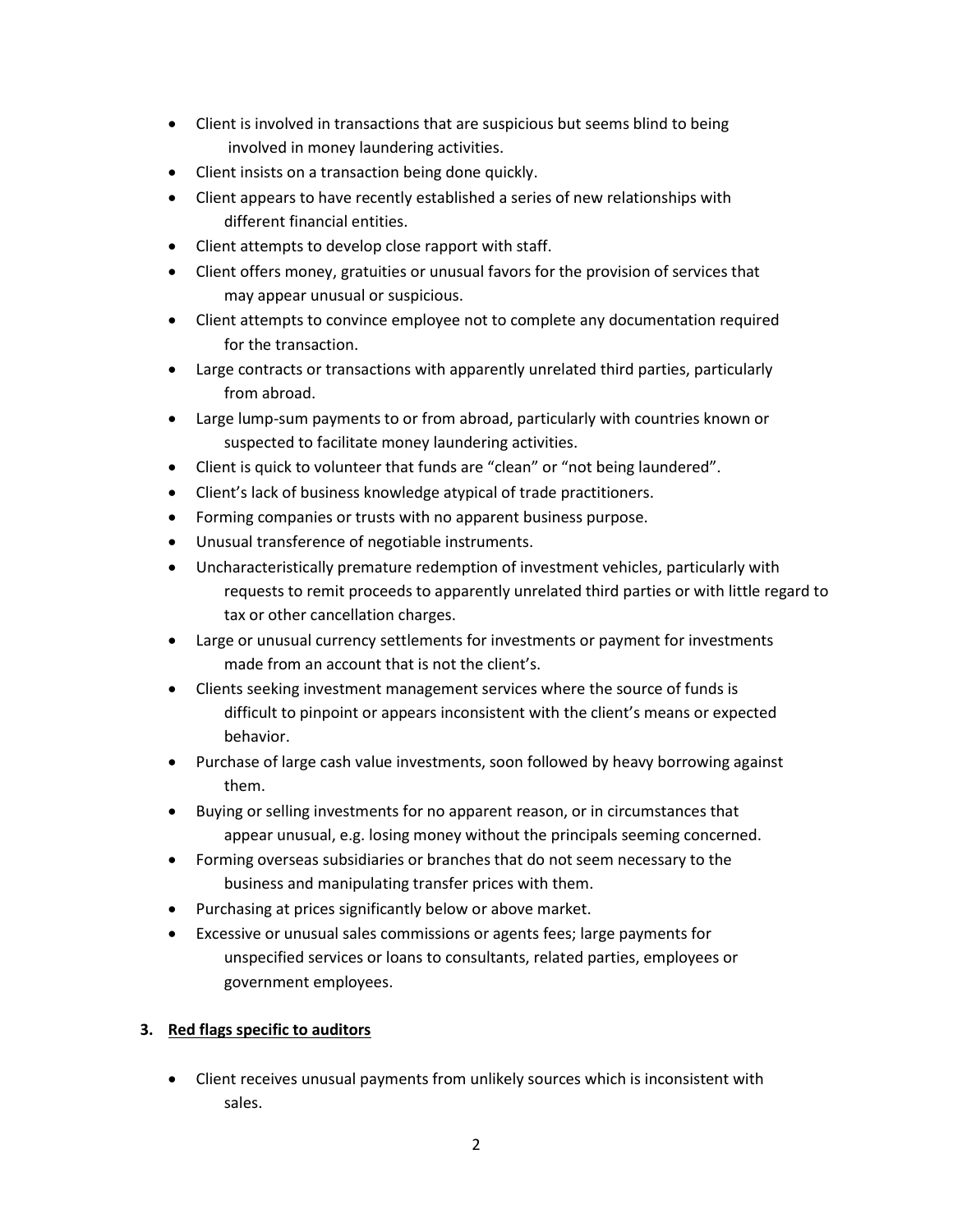- Use of many different firms of auditors and advisers for connected companies and businesses.
- Client has a history of changing bookkeepers or accountants yearly.
- Client is uncertain about location of company records.
- Company records consistently reflect sales at less than cost, thus putting the company into a loss position, but the company continues without reasonable explanation of the continued loss.
- Company shareholder loans are not consistent with business activity.
- Company makes large payments to subsidiaries or other entities within the group that do not appear within normal course of business.
- Company is invoiced by organizations located in a country that does not have adequate money laundering laws and is known as a highly secretive banking and corporate tax haven.

## **4. Red flags specific to tax practitioners**

- Client appears to be living beyond his or her means.
- Client has no or low income compared to normal cost of living.
- Client has unusual rise in net worth arising from gambling and lottery gains.
- Client has unusual rise in net worth arising from inheritance from a criminal family member.
- Client owns assets located abroad, not declared in the tax return.
- Client obtains loan from unidentified parties.
- Client obtains mortgage on a relatively low income.

## **5. Red flags relating to corporate actions by the client entity or its directors**

- Complex corporate structure where complexity does not seem to be warranted.
- Complex or unusual transactions, possibly with related parties.
- Transactions with little commercial logic taking place in the normal course of business.
- Transactions not in the normal course of business.
- Transactions where there is a lack of information or explanations, or where explanations are unsatisfactory.
- Transactions which are undervalued.
- Transactions with companies whose identity is difficult to establish as they are registered in countries known for their commercial secrecy.
- Extensive or unusual related party transactions.
- Many large cash transactions when not expected.
- Payments for unspecified services, or payments for services that appear excessive in relation to the services provided.